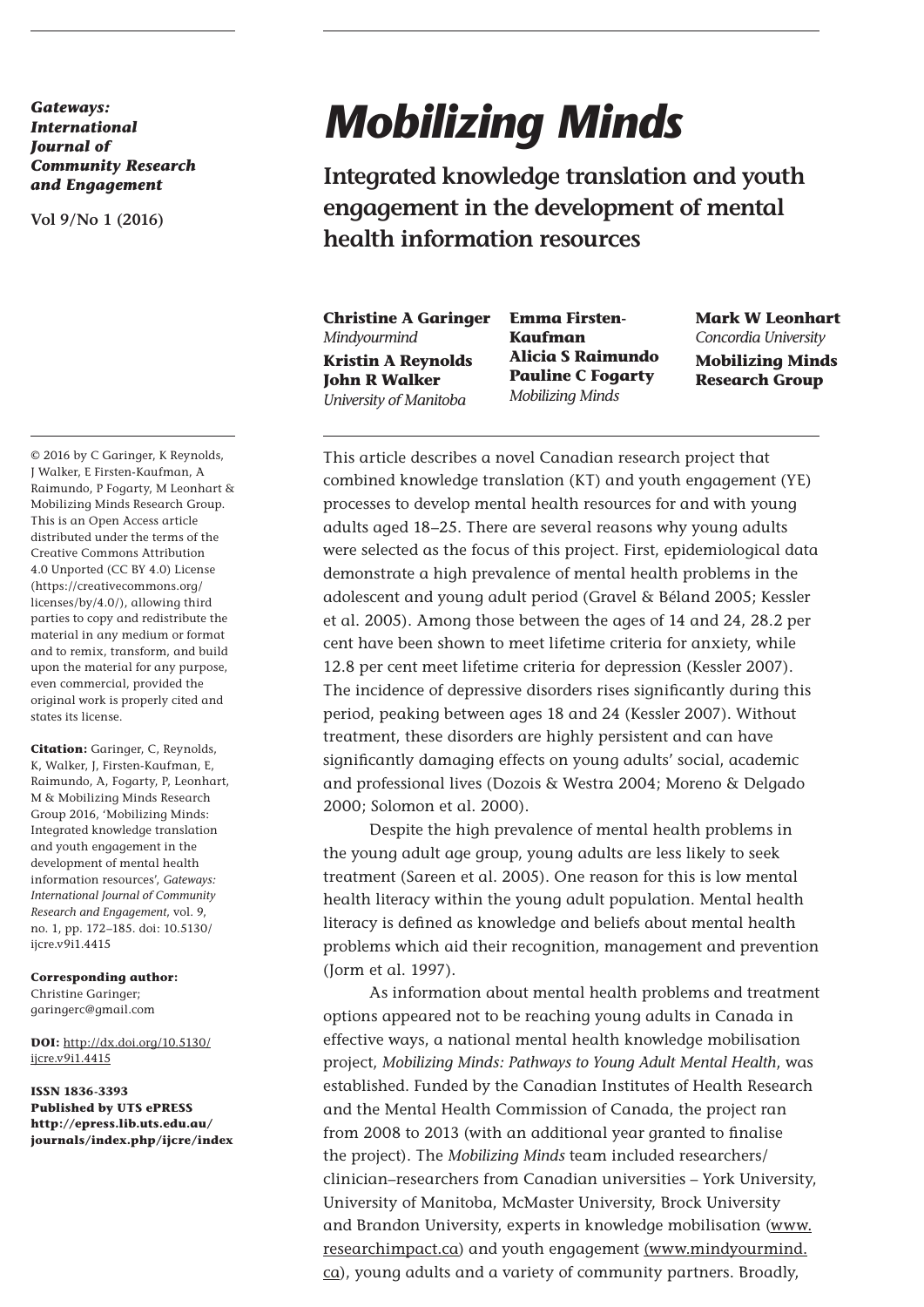*Mobilizing Minds* sought to: 1) develop, evaluate and disseminate evidence-based mental health information and resources that would meet the needs of young adults aged 18–25 and assist them in making informed decisions about their mental health and mental health treatment options; and 2) build connections among researchers, decision-makers, young adults (mental health consumers and non-consumers) and community organisations that serve young adults to foster information sharing, collaboration and mobilisation of young adult mental health information and resources.

This article gives particular attention to YE and the KT processes and products of the *Mobilizing Minds* project. We discuss three aspects: 1) structures, processes and communication; 2) project products; and 3) challenges and responses specific to the Young Adult Team involved in the project. This case study will be of interest to youth as consumers of mental health information and services, and mental health practitioners and decision-makers seeking to improve mental health at a systemic level. More broadly, lessons learned specific to intergenerational collaboration will be of interest to youth-adult groups. The authors of this article were members of the *Mobilizing Minds* team: a community partner and YE facilitator (*mindyourmind*), members of the Young Adult Team, the project coordinator and the principal investigator.

# **YOUTH ENGAGEMENT: USING KNOWLEDGE TRANSLATION TO CONVERT KNOWLEDGE TO ACTION**

There are multiple terms describing the processes of involving young people in issues that impact them, such as *youth engagement*, *youth participation*, *youth involvement*, *youth volunteering*, *youth empowerment* and, more recently, *youth-adult partnerships* (Checkoway 2011; Haski-Leventhal & Bargal 2008; Pancer, Rose-Krasnor & Loiselle 2002; Wong, Zimmerman & Parker 2010; Zeldin, Christens & Powers 2012).

Campbell and Erbstein (2012) state that youth get involved in social issues in order to change their communities. Where there is access to relevant and reliable resources about youth mental health and strong social networks, participating in a youth-adult partnership promotes youth empowerment and resilience (Cattaneo & Chapman 2010). However, adult partners' (also known as allies) attitudes towards youth can impact youth involvement in social- or health-related issues. Zeldin, Christens and Powers (2012) suggest four core elements of optimal youthadult partnerships: 1) joint decision-making, where youth actively participate at the centre of collective decision-making, rather than at its margins; 2) adults acting as natural mentors, where decisionmaking occurs in relational and emotional contexts and is not just end-goal oriented; 3) reciprocal activity, where co-learning, information translation and joint responsibility are strongest; and 4) community connectedness, where decision-making incorporates access to partners' social capital and diverse networks.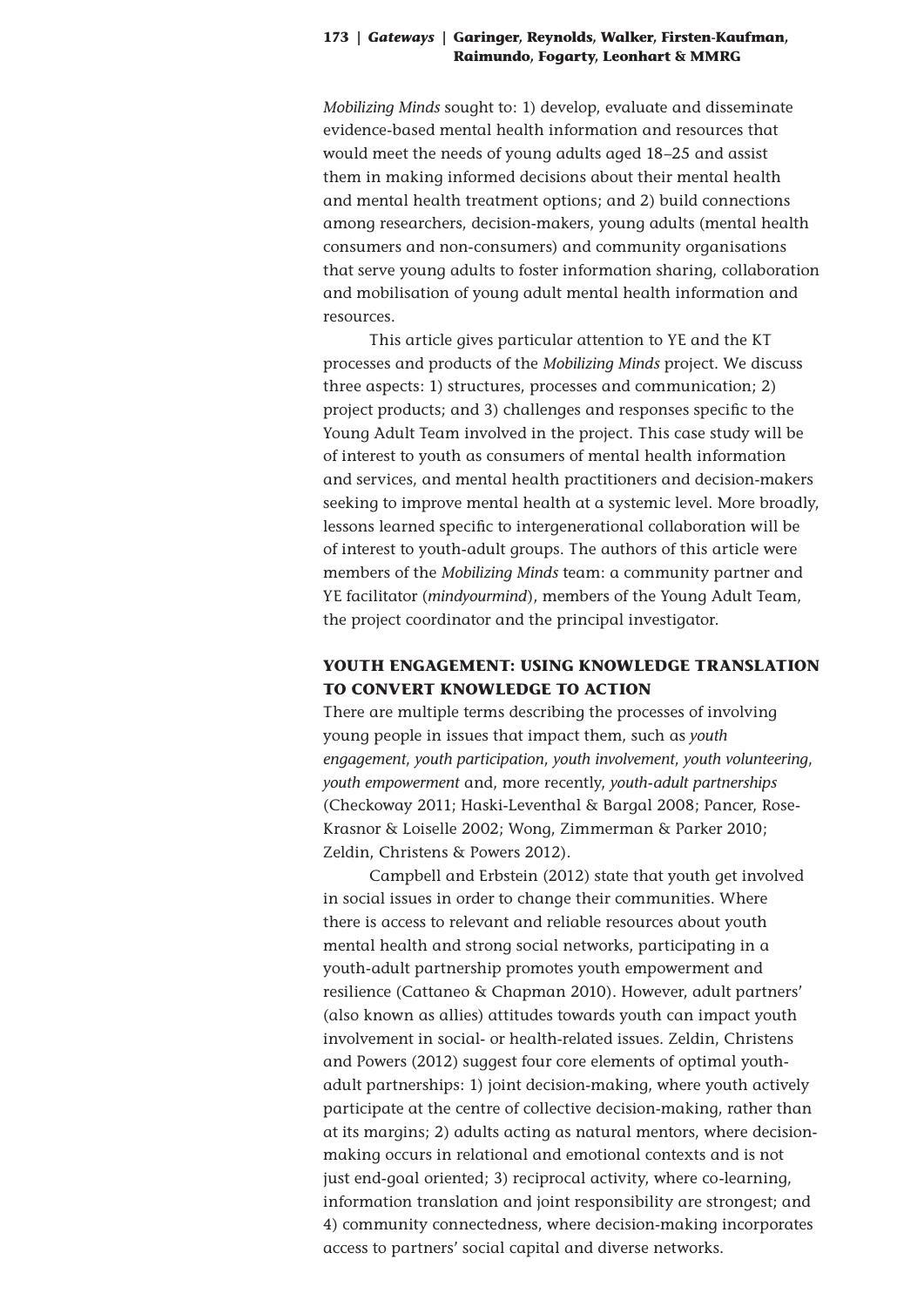The following sections present the *Mobilizing Minds* Young Adult Team as a case study of research-community knowledge translation and youth-adult partnership. Knowledge translation (KT) is defined as 'a dynamic and iterative process that includes synthesis, dissemination, exchange and ethically sound application of knowledge to improve the health of Canadians, provide more effective health services and products, and strengthen the health care system' (CIHR 2014). Essentially, KT is aimed at improving decisions made by policy-makers, health service providers and consumers of health information through the creation and explicit assessment of the quality of the knowledge or evidence to be translated, and tailoring the knowledge to be user friendly for particular segments of the population. This definition is operationalised in the *knowledge to action* model put forth by Graham, Tetroe & KT Theories Research Group (2007). The model highlights eight steps for successful KT implementation: 1) create and synthesise knowledge; 2) identify and select knowledge; 3) adapt to local context; 4) assess barriers to use; 5) tailor and implement interventions; 6) monitor knowledge use; 7) evaluate outcomes; and 8) sustain use. Integrated knowledge translation encompasses similar steps but adds in a collaborative approach similar to participatory approaches. Knowledge users are engaged in research from the outset, shaping research questions, collecting and analysing data, and disseminating findings. In this way, findings are more contextually relevant and more likely to be incorporated into practice (Kothari & Wathen 2013; McLean et al. 2012). The *Mobilizing Minds* project adopted a KT goal of getting the *right* information (about stress, anxiety and depression) to the *right* people (i.e. young adults and their supporters) in the *right* ways (i.e. in the formats that most appeal to them) and at the *right* time to help them make informed decisions.

## **OVERVIEW OF MOBILIZING MINDS**

*Mobilizing Minds* moved through five phases in its approach to KT: 1) listening to young adults express their information needs and preferences concerning common mental health problems; 2) locating evidence- and experience-based information to answer their questions; 3) developing resources to answer their questions; 4) evaluating the new resources; and 5) disseminating the new resources widely. Young adults were actively engaged early in the development of research questions. Along the way, these young adults from academic and community settings worked alongside researchers, shaping the research methodology, designing the data collection tools, and collecting data through interviews (Walker et al. 2009), focus groups (Ryan-Nicholls et al. 2009) and surveys (Cunningham et al. 2014; Marcus, Westra & Mobilizing Minds Research Group 2012; Nunes et al. 2014; Stewart et al. 2014). The young adults also worked with researchers to analyse data and respond to findings.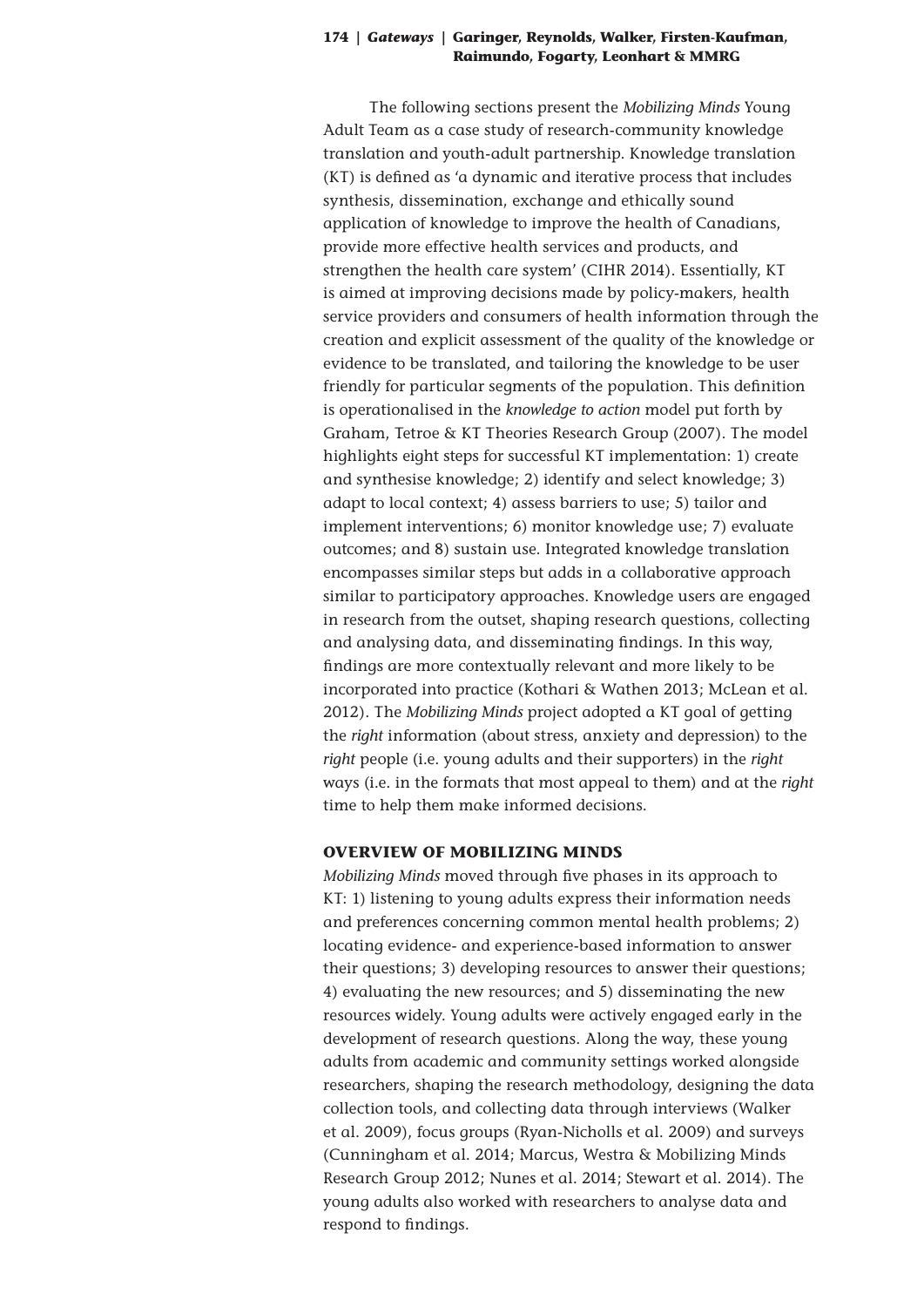In total, the project developed five main teams: a Leadership Team, an Information Identification (later called Knowledge Synthesis) Team, a Community Partnership Team, a Partnership Evaluation Team and a Young Adult team. The Leadership Team and the Young Adult Team remained throughout the span of the project while the other teams either dissolved or evolved in response to the needs of the project. For example, the Knowledge Synthesis Team was active only during phases one and two and the Community Partnership Team developed and became active during phases three, four and five. This article presents a case study focusing on the work of the Young Adult Team within the larger project.

Young adults were involved as key partners in *Mobilizing Minds* in keeping with a YE and integrated KT approach. The main goal of the Young Adult Team was to ensure that young adults, as the ultimate end users of the new knowledge produced, were guiding the research and collaborating in decision-making through each phase of the project. In addition to participation in their own team within the project, young adults took part in all of the other teams, along with researchers, community partners and the project coordinator. At the outset, an advertisement for paid part-time employment as part of the Young Adult (YA) Team was delivered through organisations that work with young adults. Recruitment was based on the following criteria for applicants: 1) be between the ages of 18 and 24; 2) have expertise from diverse types of living, work, volunteer and educational experiences; 3) have life experience and/or education in the field of youth social services or mental health; and 4) priority given to consumers of mental health services. Nine people were hired initially, with the number of young adults involved in the project varying depending on their availability to participate (team members had other commitments such as school and work) and activities in the project. New team members were recruited as old ones moved on to other commitments. However, a number of young adults maintained engagement through the life of the project.

From project inception, the *Mobilizing Minds* team was committed to involving a community partner with expertise in young adult engagement. When serious problems were encountered in the first year with this YE partner (as described in a later section), the team engaged a new partner for the subsequent years of the project. The new YE partner, *mindyourmind***,** aimed to harness youth-adult partnerships to reach youth and young adults in order to increase their emotional and mental wellness. They brought a unique method of participation and skill set regarding YE, and their objectives aligned consistently with those of *Mobilizing Minds. mindyourmind* viewed their involvement in a community research project as a means of capacity building and learning around research collaborations.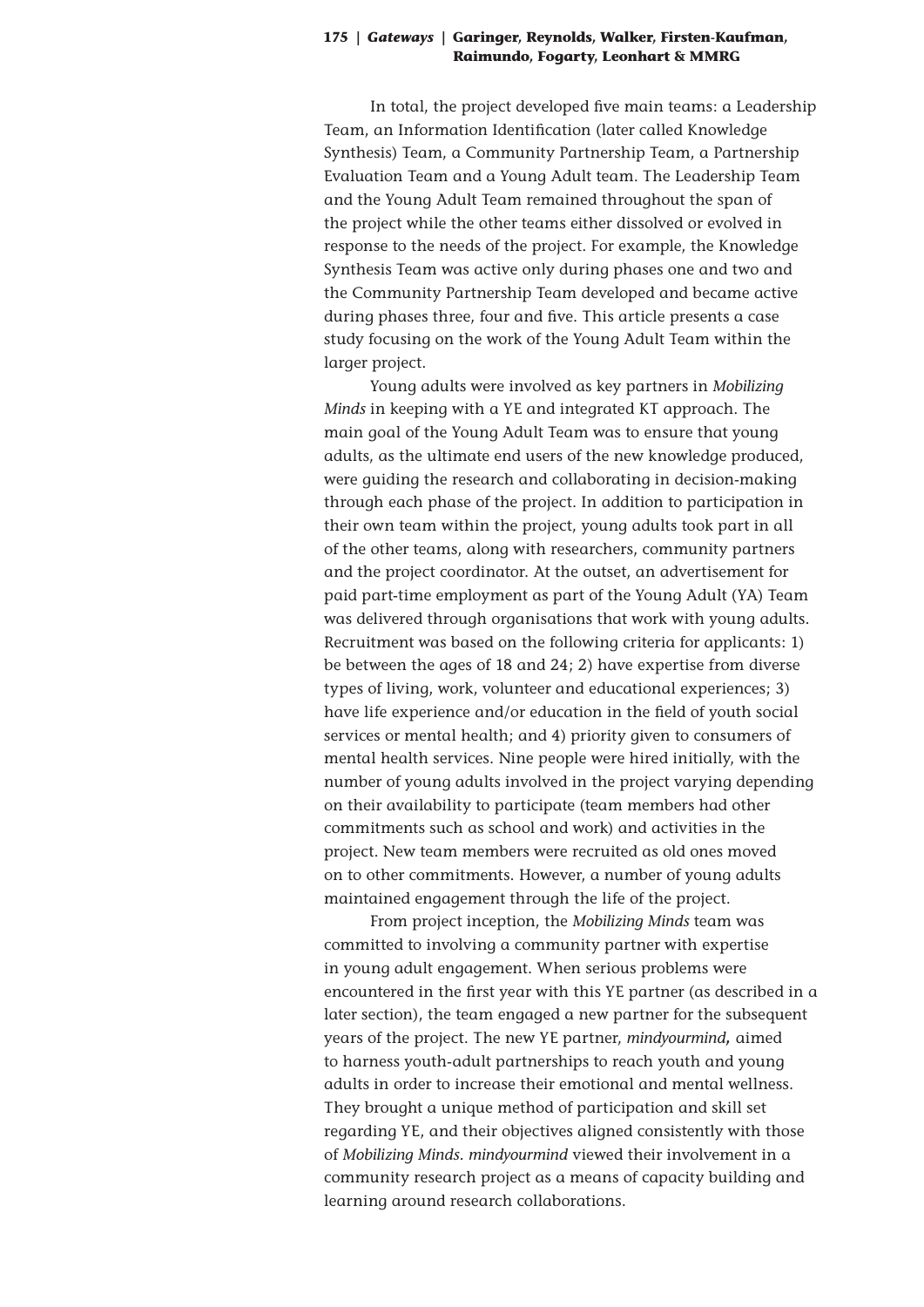## **YOUNG ADULT TEAM STRUCTURES, PROCESSES AND COMMUNICATIONS**

*mindyourmind* focused on supporting and guiding the Young Adult Team and brokering relationships within the larger project throughout the phases of the project. In their partnership with researchers in years one and two, the YAs conducted qualitative research (i.e. interviews and focus groups) and quantitative research (i.e. surveys) to identify what information young adults would want if they were considering getting help for problems with stress, anxiety or depression.

*mindyourmind* adopted the role of 'boundary spanner', defined as a cross-boundary role to break down silos, to assist the teams to gain perspective about the other participants' world views and cultures (Greenhalgh et al. 2009, p. 399). As the YE facilitators, *mindyourmind* attempted to craft a balance between structure around processes and a sense of openness and adaptability. This allowed room for evolution, yet ensured there was enough direction to keep people feeling purposeful in regard to the notion of getting the *right* information, to the *right* people, in the *right* ways and at the *right* time to help them make informed decisions.

To build capacity within the YA team from the initial stages and to promote sufficient structure for the project to achieve its goals, the project coordinator hired a young adult as the team lead. The YA team lead and the *mindyourmind* facilitators cocoordinated the biweekly (or monthly) YA team meetings, which involved preparing agendas, delegating the writing of a blog (similar to taking minutes) and debriefing after the meeting. The YA team lead also worked with the project coordinator to complete detailed work plans for the YA team. During year three of the project the YA leadership role changed unexpectedly when one of the YAs expressed interest and self-nominated for the leadership role. At this time there were no previously agreed terms of reference regarding the general structure of the YA team other than stating that the team lead role would be part of the structure. The initial team leader decided it was a natural time for her to step out of the role and the new leader stepped in.

The YA team used teleconferencing and web conferencing to communicate across distances. During the team meetings the YA team lead opened with relationship building activities to encourage comfortable communication between members, to ease the discomfort of teleconferencing with a group of people and to offer time to get to know each other. Some warm-up activities were simple questions posed to the team about social or popculture topics, while some were more activity based, such as an online scavenger hunt. Between meetings the YA team used email to communicate, as well as an online subscription-based, private collaboration tool to post blogs about the meetings to communicate with members who were not in attendance and to keep other *Mobilizing Minds* project members updated on significant events. In total, 229 blogs were posted, many with comment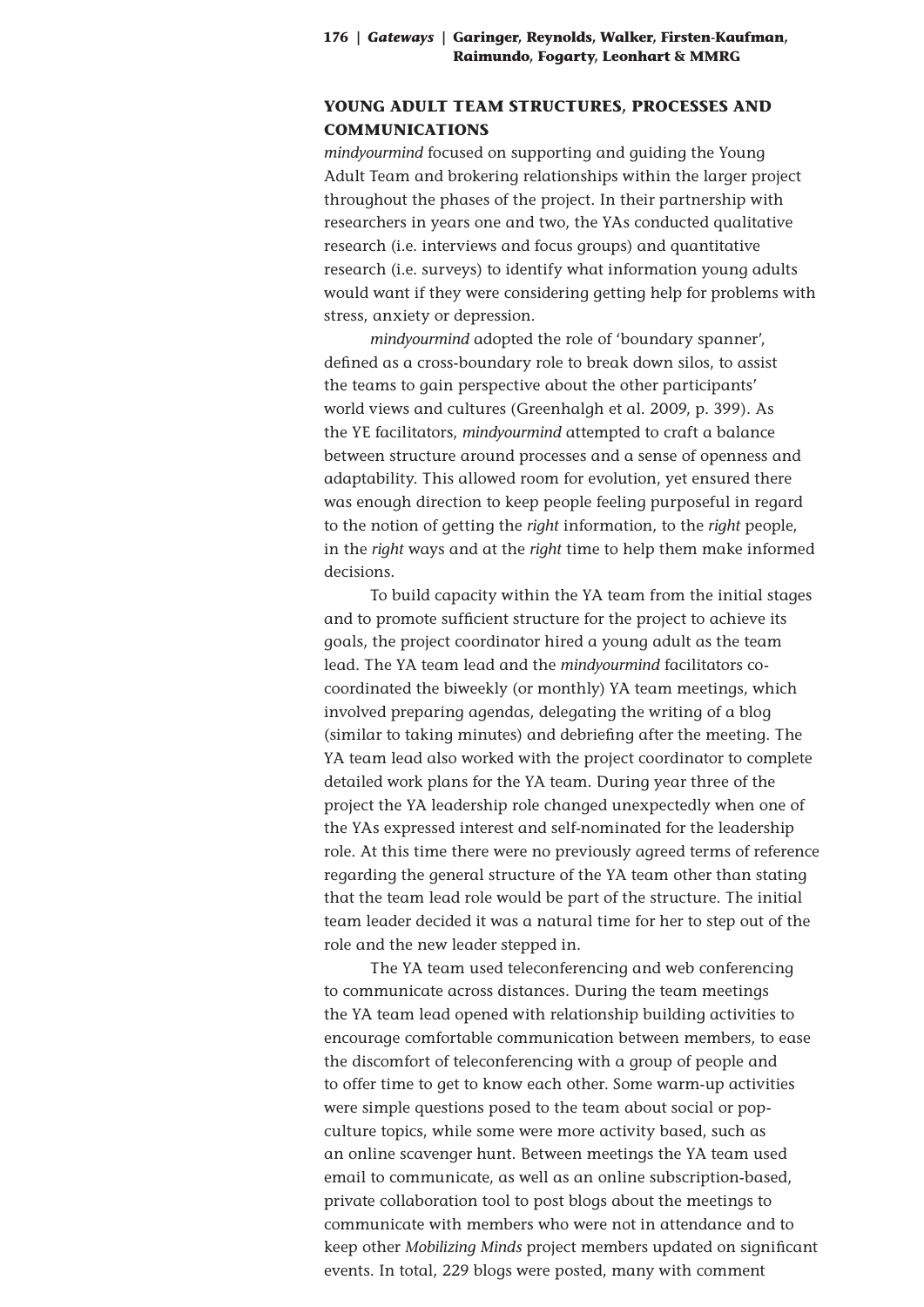threads, indicating good engagement over the course of the project. Further postings to the online space included forums for discussion and wikis for sharing and archiving project-related documents.

One of the ways to structure the work of the YA team was co-developing work plans and timelines among the project coordinator, the YE facilitators and the YA team members. The purpose of the work plan was to identify sub-projects that the team would work on, which enabled members to build capacity by taking the lead in areas of interest and implementing the associated deliverables. Examples of sub-projects will be described in a later section of this article. Facilitators supported the process by identifying matches between YA team member strengths and associated tasks, with discussion around potential challenges and solutions.

The larger *Mobilizing Minds* team met annually, in person, to review movement through the project phases and plan. YA team members participated and contributed to this process of direction setting. The face-to-face meetings were co-planned by the project coordinator, the principle investigator, the YA team members and the YE facilitators to ensure all teams' work and needs were considered. In response to the need for YA team building during the fourth year, the YA team planned a dedicated YA only day. One of the activities was to translate project findings into rhythms using 'bucket drumming' techniques (led by a qualified music teacher). The team was challenged to create a drumming composition about the collective engagement experience. A YA team member filmed, edited and produced a video that captured the main messages (http://youtu.be/jduVoHfUPn8).

## **PROJECT PRODUCTS**

During year four, the knowledge that had been created and synthesised in years one and two was ready to be adapted and tailored into resources (products) and implemented. YA team members formed sub-teams to develop resources and work on projects that revolved around their specific interests. *Mind Pack* is an example of one of the YA team products. *Mind Pack* is an online interactive resource aimed 'to give young adults the information they need to make decisions around stress and personal problems' (mindyourmind.ca). The resource evolved from the Knowledge Synthesis Team's work, YA team members' experiences and perspectives, and *mindyourmind's* expertise in technology and mental health. The concept of the digital backpack (in which all the content is housed) emerged from brainstorming discussions at one of the annual face-to-face meetings. To flesh out the resource after initial conception, the YA team met online and by teleconference and divided into sub-teams to create the various components of the *Mind Pack* tool which included: 1) a written personal story of a young person reaching out for help from a counsellor; 2) a self-assessment quiz; 3) brief written testimonials from young people who had accessed mental health help; and 4) written treatment options for stress, anxiety and depression,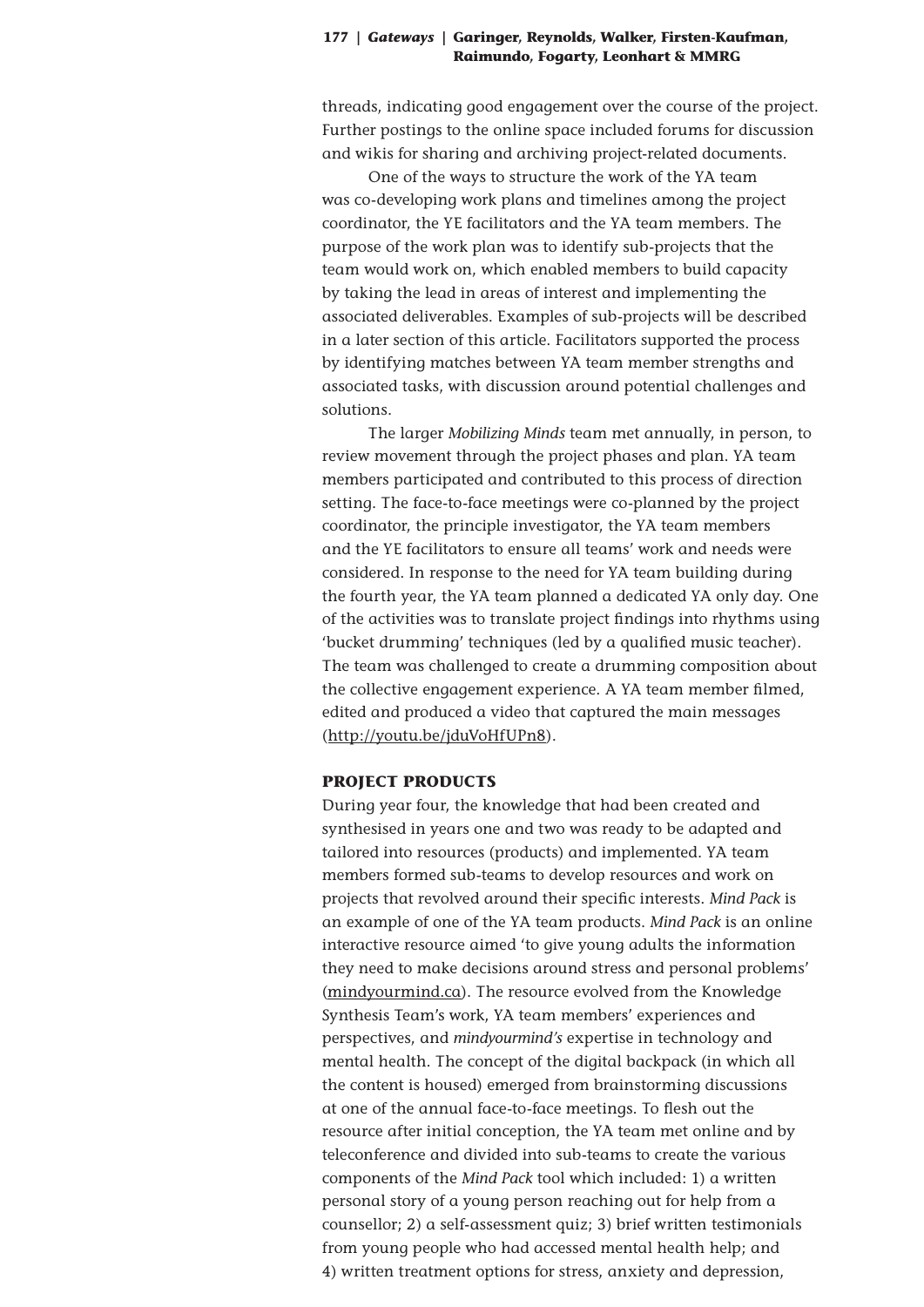including self-help options. In addition to coordinating the content and design development, *mindyourmind* staff contributed all of the technical development of the resource. Field-testing of the tool took place during a focus group with nine youth participants (separate from the *Mobilizing Minds* project) and usability researchers worked with the YA team to complete usability testing and make recommendations for improvement based on the results. (Usability is defined as 'a quality attribute that assesses how easy user interfaces are to use' – Nielsen 2003, p. 1.) The YA team worked through three versions of the *Mind Pack* tool. The tool is accessible in French and English via the website, mindyourmind.ca, and organisations can access the embed code to display *Mind Pack* on their own websites. This co-creative process, across distances, demonstrates an iterative, synergistic experience, integrating the expertise of YAs, community partners and researchers.

Another KT product was the development of a social media presence as a tool to engage allies and community partners while disseminating *Mobilizing Minds* research results. Members of this sub-team (consisting of three YAs, the project coordinator and two *mindyourmind* staff members) created a Facebook page, posting one to two times weekly, and hosted tweet chats on Twitter (see Table 1). A tweet chat is a live event at a set time, moderated and focused around a particular topic. To filter all the posts on Twitter into a single conversation, the team created a hashtag (#YAMH for young adult mental health) to delineate the conversation from other posts. Five tweet chats focused on young adult mental health topics and connected individuals and networks. During the planning of each subsequent tweet chat, as a strategy to spread the reach of the new knowledge, the YA team invited other mental health groups across Canada to participate.

Building on research findings, research summaries from the Knowledge Synthesis Team and the YA team also contributed to the creation of other knowledge products including a website, depression.informedchoices.ca, and two infographics available on the resources section of this website.

| <b>Date</b> | <b>Topic</b>                                                                                                                                                 | <b>Direct</b><br><i>participants</i><br>(individuals and to followers of<br>organisations) | <b>Estimated reach</b><br>(tweets visible)<br>participants) |
|-------------|--------------------------------------------------------------------------------------------------------------------------------------------------------------|--------------------------------------------------------------------------------------------|-------------------------------------------------------------|
|             | May 2012 Online engagement and young adult mental health                                                                                                     | 33                                                                                         | 22 500                                                      |
|             | June 2012 Exploring models of young adult engagement and partnerships<br>within mental health initiatives (including prevention,<br>promotion and treatment) | -16                                                                                        | 22 500                                                      |
|             | Sept 2012 Young adults' transition to post-secondary school: ideas,<br>supports and services                                                                 | 14                                                                                         | 14 7 14                                                     |
| Jan 2013    | Improving mental health conversations: youth, young adults<br>and the media                                                                                  | 37                                                                                         | 26 000                                                      |
| Jan 2014    | Reaching our audience: how to get depression resources into the 88<br>hands of people who need them                                                          |                                                                                            | 57 898                                                      |

**Table 1: Mobilizing Minds tweet chats**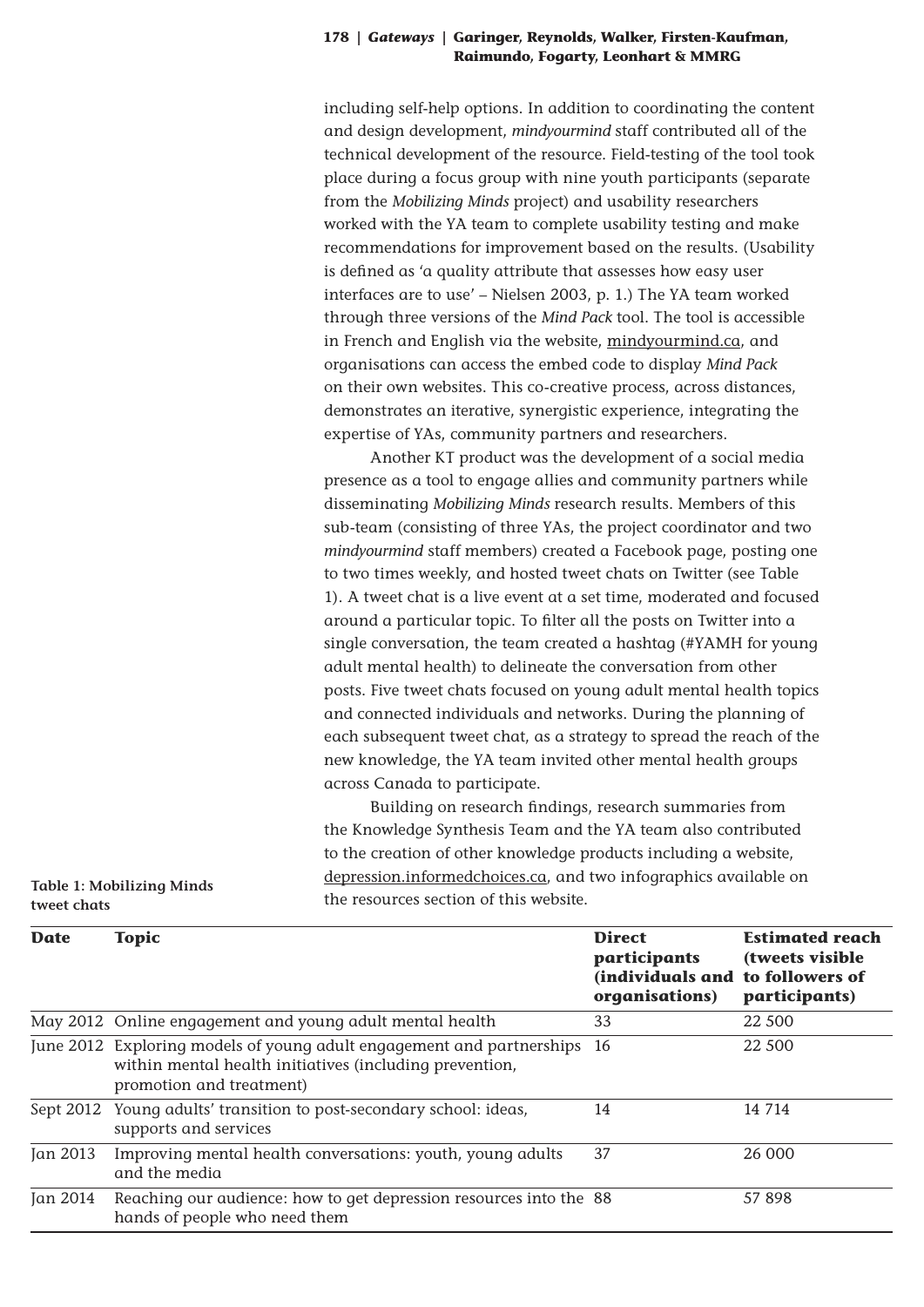## **CHALLENGES AND RESPONSES**

Through the YA teamwork, all partners had an opportunity to learn about and negotiate youth-adult partnerships by contributing to a mutually meaningful issue: young adult mental health. However, there were challenges. Three main questions arose, which are explored in more detail below: 1) How can differing perceptions of collaboration be negotiated; 2) How can a person-centred approach that allows for self-determined involvement be enabled while adhering to the need to deliver outcomes; and 3) How can team members be empowered to benefit and develop through the partnership?

**How Can Differing Perceptions of Collaboration be Negotiated?** The *Mobilizing Minds* team learned about the differences in understanding and practice of collaboration through its experience with YE facilitators. In year one, an organisation that had agreed to work with the YA team on youth engagement worked from an approach that did not value involvement from the adult researchers in the partnership. These facilitators viewed the partnership as interfering, and encouraged and supported mainly youth-led initiatives. As such, the adult researchers were explicitly excluded from YA team processes. At the end of the first year, the *Mobilizing Minds* Leadership Team was so concerned about this process of YA engagement that they decided to switch to another organisation for support, one that was more aligned with an integrated knowledge translation approach.

During this transition time, some of the YA team members were challenged by the change from what they perceived to be a strictly 'youth-led' framework to a more collaborative young adultresearcher partnership. This required a shift in the philosophical approaches of both the YA team and the *Mobilizing Minds* team. The new approach valued collaboration and created a space where all expertise was accepted and all voices were heard, rather than separating solely on generational differences (i.e. chronological age). *mindyourmind* was transparent about the power dynamics that are typically inherent in traditional hierarchy-based relationships and addressed this through ongoing negotiation with the YA team and the larger team (Larson, Walker & Pearce 2005). For example, during face-to-face meetings, art-based activities (collage) were encouraged as alternative ways to express and reflect on the work. Zeldin, Camino & Mook (2005) states that youth partners who sense that their contributions are respected can focus on the shared ownership of collaborative work. Shared ownership means openly acknowledging, communicating about and working with the strengths and challenges of partnerships. In another example, to explore the experience of this shift and to try to understand the YA team vision for future work together in year two and beyond, the team completed an arts-based exercise, designing a visual representation of their hopes for year two. This process began to articulate content for a terms-of-reference document.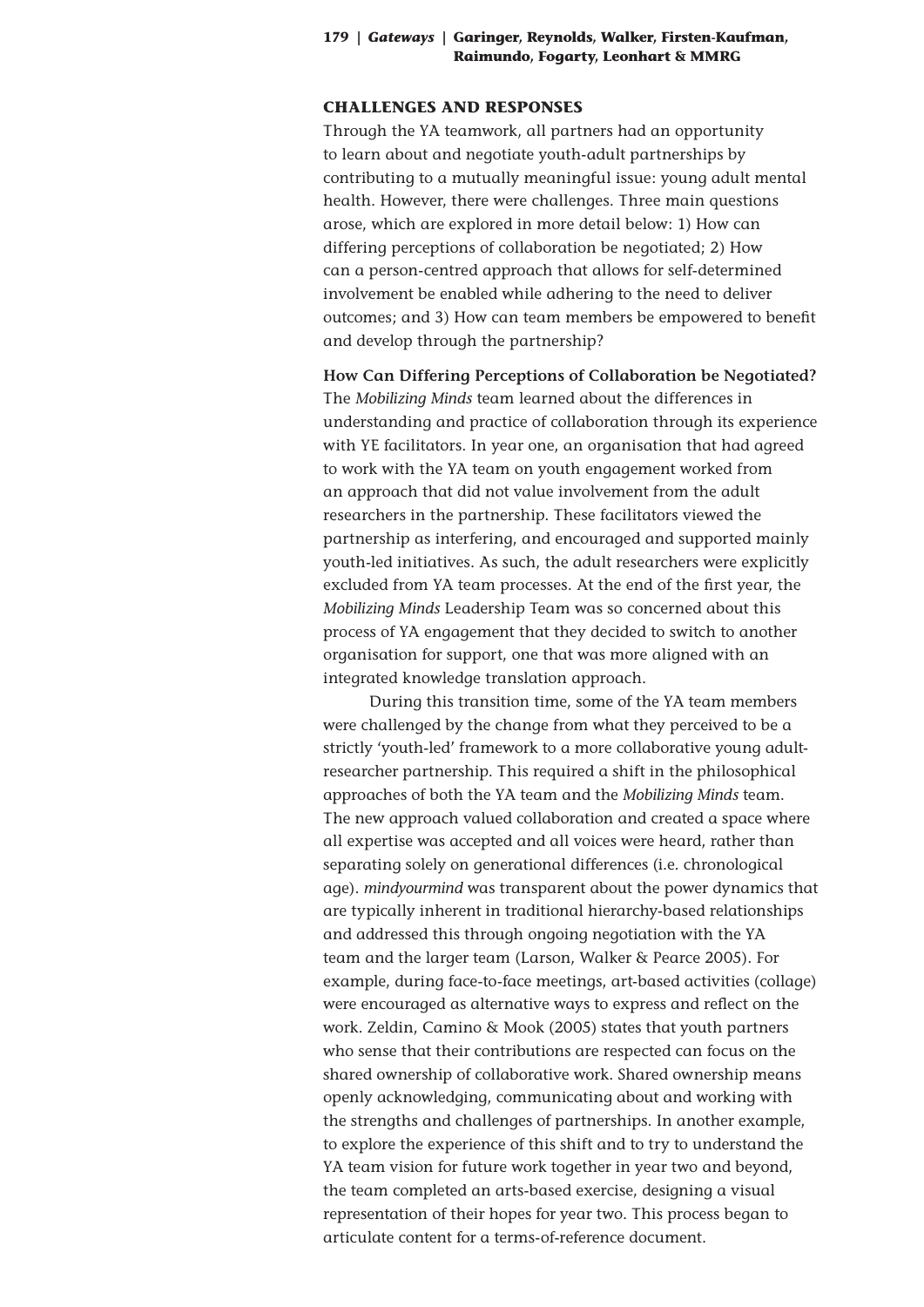In explaining her design, one YA team member said:

*My inspiration for this was based off of the successes that we had in year 1 and looking forward to things that I would like to carry through or change in year two. Some of the themes include: working as a team, voicing your opinions and being engaged and inspired.* 

Other YA team members said:

*I really look forward to seeing this project move forward and hope that it never becomes stagnant. The flower was meant to show growth. I hope that both the project and all the members find some way to grow as the project continues. The other hopes I had were that we could find better ways to communicate and we would begin to see results from our efforts.*

*I hoped for better, more open, and encouraging feedback and communication between the YAs and the adult members. I was trying to illustrate 'a constant, open, and encouraging dialogue, not just directives and responses', to build a conversation.*

The shift to respectful and productive collaboration between partners was also facilitated through presentations (during in-person meetings) to the larger project team and ongoing reorienting conversations within the project sub-teams. To further this process, an agreed values statement by the YA team, along with a process to articulate the scope, possibilities and limitations of the YA team, helped develop an identity and stave off uncertainty.

# **How Can A Person-centred Approach That Allows For Selfdetermined Involvement Be Enabled While Adhering To The Need To Deliver Outcomes?**

Keeping YA team members engaged was identified as a hope for the team as they entered year two of the project. At times, the length of the project competed with the developmental pulls of their lives (e.g. navigating personal, educational and employment milestones). However, YAs demonstrated ongoing commitment to the YA team and the project. For example, when teleconference meetings went through periods of low attendance, the facilitators checked in with team members to assess their ability and willingness to continue to participate in the current format. YA responses reflected a continued commitment to the project. With a refreshed forward focus, the YE facilitators remained flexible and adapted to the explicit and interpreted needs of the YA team members. The facilitators encouraged YAs to form sub-teams around emerging areas of interest such as on-campus mental health, social media, video development (e.g. collectively creating YouTube videos across distance) and usability testing of the *Mind Pack* tool. This enabled YA capacity building, productivity and flexibility to work on personally resonant projects, while ensuring they remained within the scope of the broad project. This also solved the recurring issue of finding a common teleconference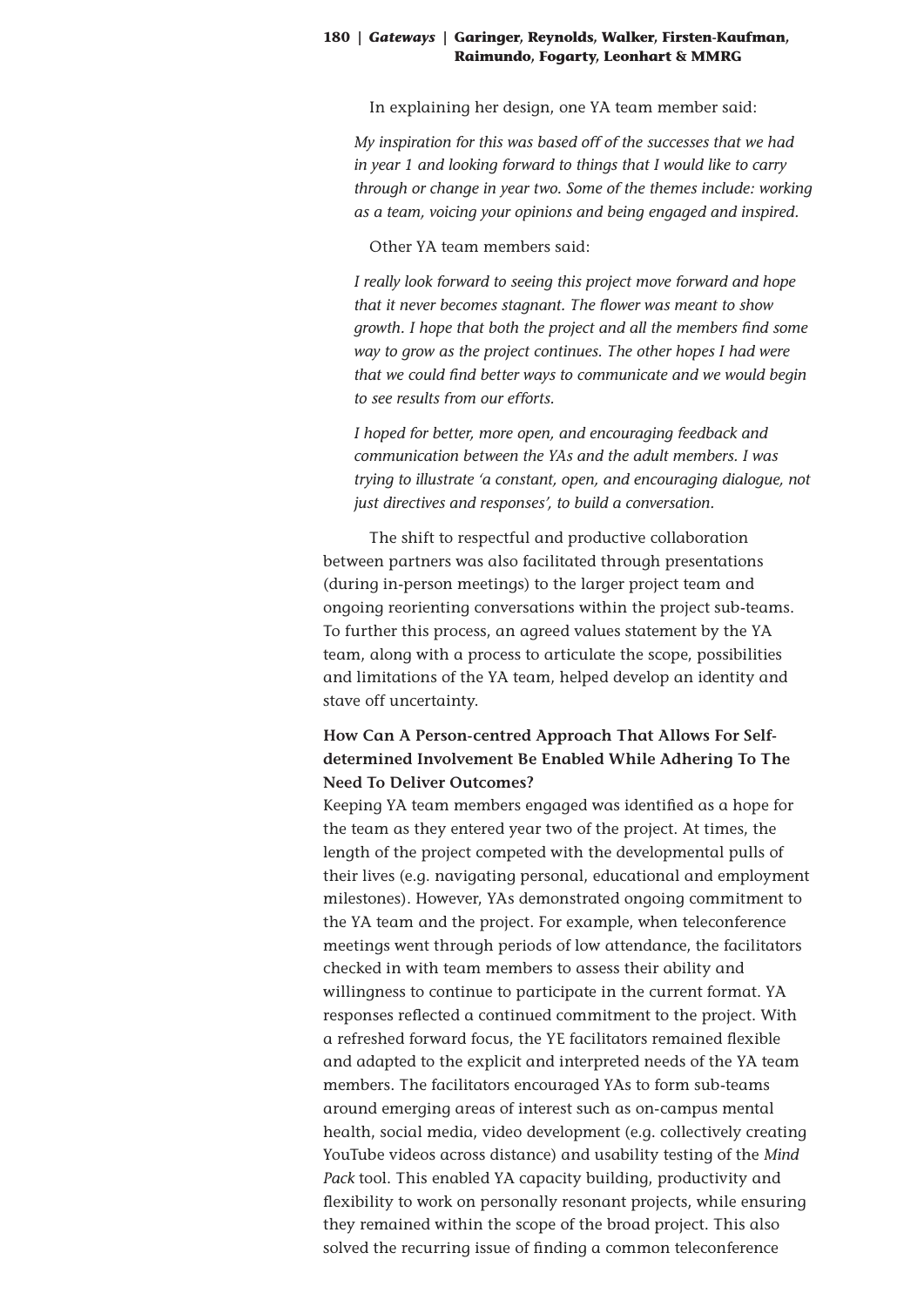meeting time for all YA team partners, given personal commitments and time zone differences.

# **How Can Team Members Be Empowered To Benefit And Develop Through The Partnership?**

YA team members expressed a need to have their voices heard, to stay inspired and to experience a sense of accomplishment along the way. Through the YA team's work, partners (YAs and facilitators) developed in multiple ways: 1) they gained knowledge about young adult preferences for receiving mental health information (i.e. the research findings in year two); 2) they developed transferable skills as they co-presented at national conferences (e.g. the Canadian Mental Health Association and the Mental Health Commission of Canada); 3) they were involved in the collaborative development of resources across distances and over time, and partnered with new media specialists; and 4) they gained experience working with an information scientist on the usability of the *Mind Pack* tool.

One YA commented on the collective team climate:

*We are a team of young adults who are passionate about mental health! We believe in an evidence-based approach to helping young people with mental health issues. We see a better way to transfer knowledge to young people in a way that appeals to them and integrates with their daily lives. Accepting you need help is hard enough, finding it and feeling welcome there shouldn't be even harder.*

Another YA reflected on the authenticity and transparent tone of the team: 'At least we realized that we needed more structure and openness for more opportunity within our YA team.'

The project built inspired relationships while negotiating the challenges of communicating over distances. Table 2 summarises the main challenges and provides recommendations for youth engagement collaborative projects.

| <b>Challenges</b>                                                    | <b>Recommendations</b>                                                                                                                                                                                                                                                                                                                                                                                       |
|----------------------------------------------------------------------|--------------------------------------------------------------------------------------------------------------------------------------------------------------------------------------------------------------------------------------------------------------------------------------------------------------------------------------------------------------------------------------------------------------|
| Philosophical differences<br>around youth involvement                | -Include all knowledge users as part of integrated model from inception of project.<br>-Establish mutual understanding of youth/adult involvement and partnership.<br>-Ensure understanding of parameters imposed by grant funding (deliverables and<br>timelines).<br>-Ensure representation of all partners on all teams.<br>-Early on, clarify intellectual property, publication and copyright policies. |
| Changing Young Adult<br>- as members move on to<br>other commitments | -Create shorter contractual opportunities and revisit regularly.<br>team composition over time -Adapt team composition, create sub-teams by interest.<br>-Consider a diverse mix of youth (i.e. student and non-student).<br>-Consider how project work can tie into a career/academic goals and enable<br>opportunities.<br>-Consider how to involve youth volunteers equitably.                            |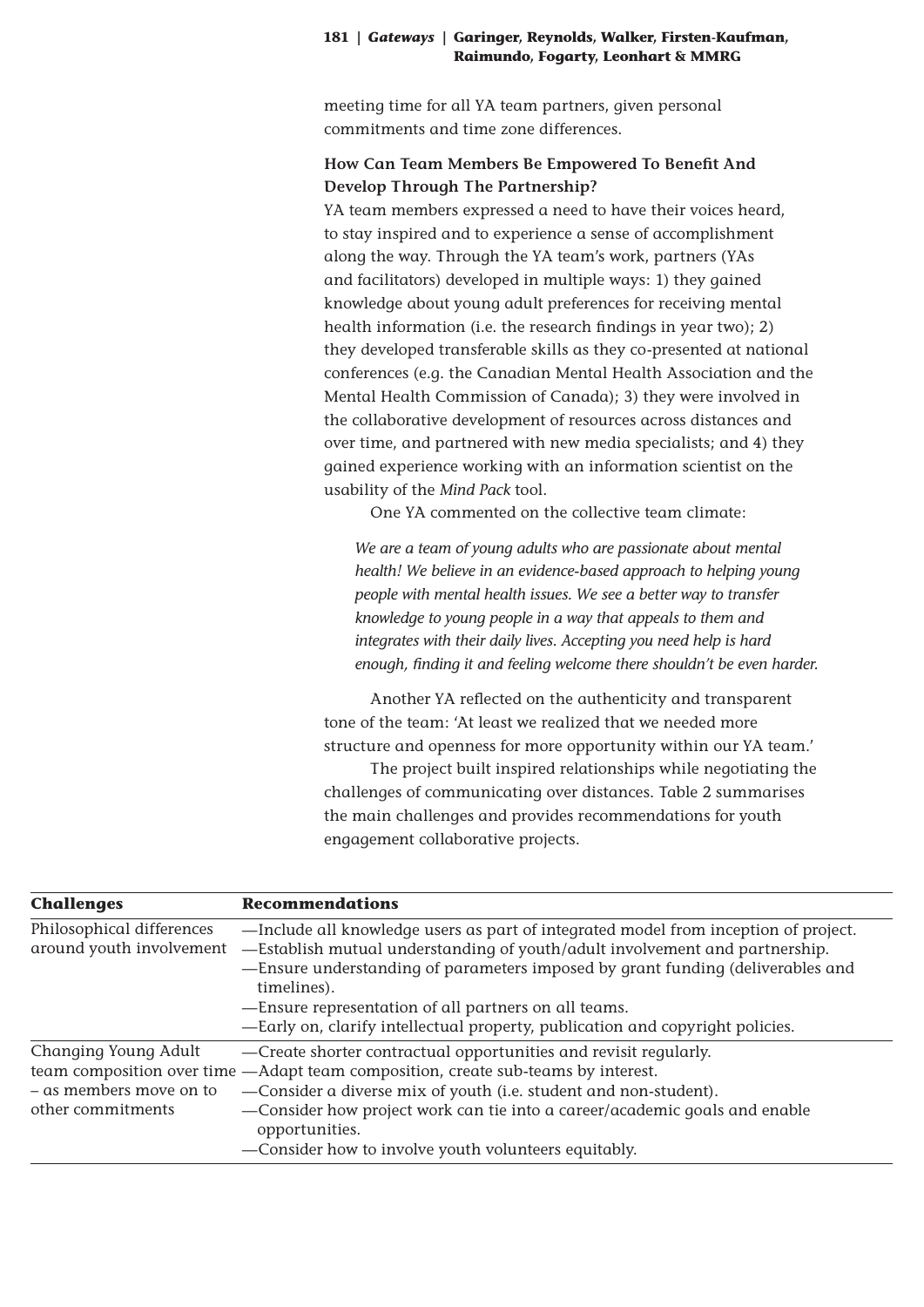| <b>Challenges</b>           | <b>Recommendations</b>                                                              |
|-----------------------------|-------------------------------------------------------------------------------------|
| Communication               | -Include all partners in decision making on use of communication tools.             |
|                             | -Attend to ongoing relationship building.                                           |
|                             | -Clarify processes for decision-making.                                             |
|                             | -Ensure balance between talking and listening.                                      |
|                             | -Ensure a variety of types of meetings (face to face, in person, individual, team). |
|                             | -Evaluate, adjust and adapt.                                                        |
|                             | -Make space for fun and informal communication.                                     |
| Young adult team roles      | -Clarify expectations of all partners early and revisit them.                       |
| and responsibilities -      | -Co-create team structure and roles, with clear terms of reference and              |
| complexity and size of      | decision-making approaches.                                                         |
| the project can create role | -Be aware of and mitigate traditional power imbalances between                      |
| and process confusion       | generations and roles.                                                              |

## **CONCLUSION**

The *Mobilizing Minds* project was designed to contribute to the evidence on ways to inform young adults (and other adults) who deal with stress, anxiety and depression about available services supporting mental health. Knowledge products of the project were aimed to provide the public with the most up-to-date research findings on mental health services. Project processes demonstrated youth engagement and integrated knowledge translation approaches (a consumer-inclusive partnership model). The partnerships established between the researchers and the team of young adults demonstrated the fluid, iterative nature of knowledge translation work, collective decision-making and co-learning.

Lessons learned include the importance of including young adults in all of the decisions that will impact them, from the inception of a project to the dissemination of results. A transparent, articulated youth involvement philosophy is important from the outset, as is clarity around team member roles and responsibilities. Relevant and accessible communication formats enable relationship building and maintenance, and keep partners inspired and engaged in social change.

In future research on collaborative partnerships involving young adult consumers, community organisations and researchers, it will be important to understand the most effective ways to bridge and span the partners' varied worlds. As we broach new ways to approach complex health and social issues, more in-depth exploration of the workings of these unique partnerships may lead to improved systemic change.

## **ACKNOWLEDGEMENTS**

Members of the Mobilizing Mind Research Group (mobilizingminds.ca) include the following (in alphabetical order). Young adult partners: Chris Amini, Amanda Aziz, Meagan DeJong, Emma Firsten-Kaufman, Pauline Fogarty, Mark Leonhart, Alicia Raimundo, Kristin Reynolds, Allan Sielski, Tara Syed, and Alex Yaeger; community partners: Maria Luisa Contursi, Christine Garinger, Heather Miko-Kelly and Melissa Taylor-Gates from mindyourmind (mindyourmind.ca); research partners: Lynne Angus, Chuck Cunningham, John D. Eastwood, Jack Ferrari,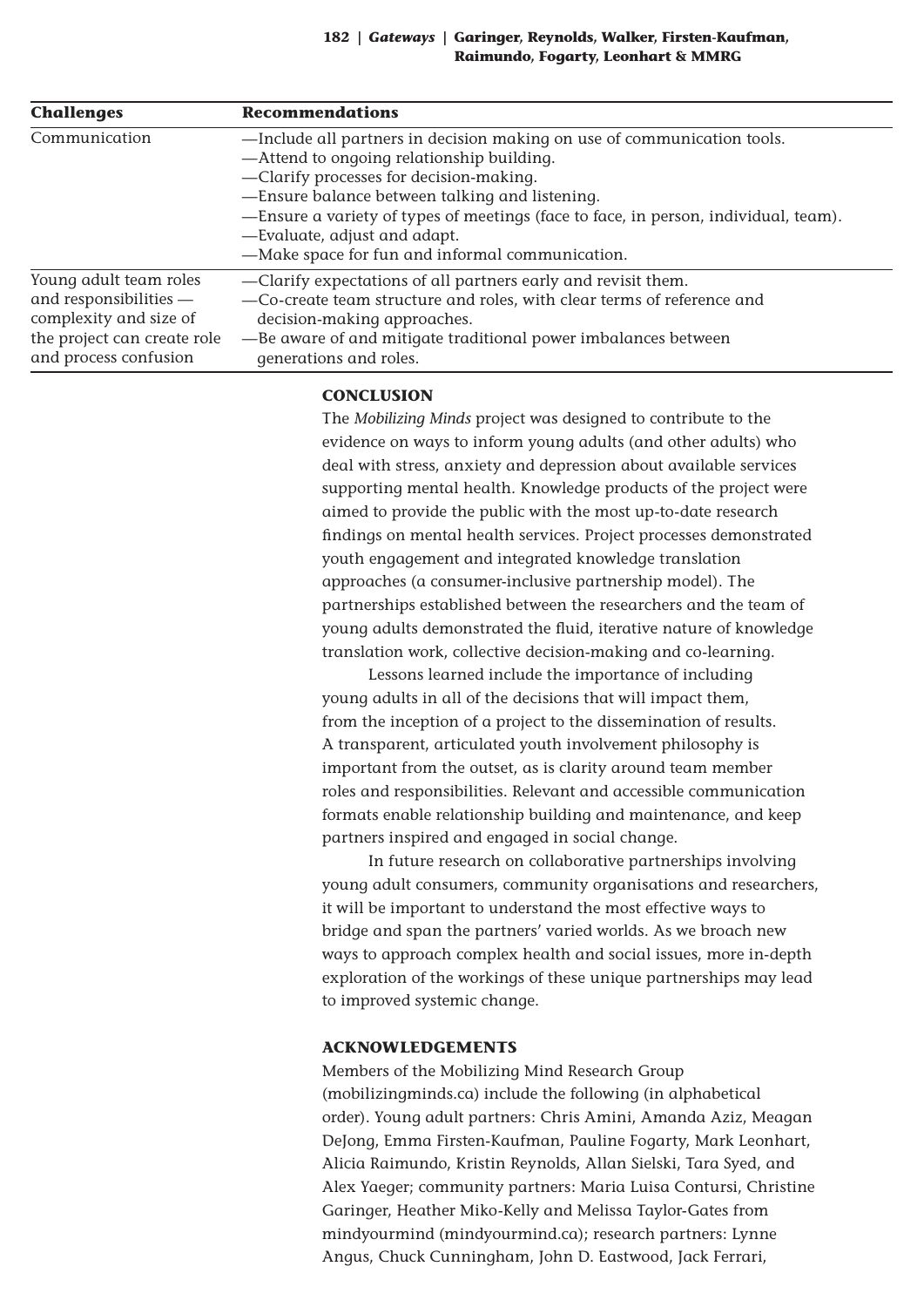Patricia Furer, Madalyn Marcus, Jennifer McPhee, David Phipps, Linda Rose-Krasnor, Kim Ryan-Nicholls, Richard Swinson, John Walker, and Henny Westra; and research associates Jennifer Volk and Brad Zacharias.

This project was supported by a Knowledge Translation Team Grant from the Canadian Institutes of Health Research and Mental Health Commission of Canada (Ref. No. TMF 88666).

#### **REFERENCES**

Campbell, D & Erbstein, N 2012, 'Engaging youth in community change: Three key implementation principles', *Community Development*, vol. 43, no. 1, pp. 63–79. doi: http://dx.doi.org/10.1080/15575330.2011.645042

Canadian Institutes for Health Research (CIHR) 2009, PowerPoint Presentation: About Knowledge Translation at CIHR, viewed 23 March 2014, http://www.cihr-irsc.gc.ca/e/39158.html#s8

Cattaneo, L & Chapman, A 2010, 'The process of empowerment: A model for use in research and practice', *American Psychologist*, vol. 65, no. 7, p. 646. doi: http://dx.doi.org/10.1037/a0018854

Checkoway, B 2011, 'What is youth participation?' *Children and Youth Services Review*, vol. 33, no. 2, pp. 340–45. doi: http://dx.doi.org/10.1016/j. childyouth.2010.09.017

Cunningham, C, Walker, J, Eastwood, J, Westra, H, Rimas, H, Chen, Y, Marcus, M, Swinson, R, Bracken, K & Mobilizing Minds Research Group 2014, 'Modeling mental health information preferences during the early adult years: A discrete choice conjoint experiment', *Journal of Health Communication*, vol. 19, no. 4, pp. 413–40. doi: http://dx.doi.org/10.1080/1 0810730.2013.811324

Dozois, D & Westra, H 2004, 'The nature of anxiety and depression: Implications for prevention', in D Dozois & K Dobson (eds), *The prevention of anxiety & depression: Theory, research and practice*, American Psychological Association, Washington, pp. 9–41. doi: http://dx.doi. org/10.1037/10722-001, http://dx.doi.org/10.1037/10722-000, http:// dx.doi.org/10.1037/10722-002 and http://dx.doi.org/10.1037/10722-011

Graham, I, Tetroe, J & KT Theories Research Group 2007, 'Some theoretical underpinnings of knowledge translation', *Academic Emergency Medicine*, vol. 14, no. 11, pp. 936-41. doi: 10.1111/j.1553-2712.2007.tb02369.x. and http://dx.doi.org/10.1197/j.aem.2007.07.004

Gravel, R & Béland, Y 2005, The Canadian community health survey: Mental health and well-being', *Canadian Journal of Psychiatry*, vol. 50, no. 10, pp. 573–79.

Greenhalgh, T, Humphrey, C, Hughes, J, Macfarlane, F, Butler, C & Pawson, R 2009, 'How do you modernize a health service? A realist evaluation of whole-scale transformation in London', *Milbank Quarterly*, vol. 87, no. 2, pp. 391–416. doi: http://dx.doi.org/10.1111/j.1468- 0009.2009.00562.x

Haski-Leventhal, D & Bargal, D 2008, 'The volunteer stages and transitions model: Organizational socialization of volunteers', *Human Relations*, vol. 61, no. 1, pp. 67–102. doi: http://dx.doi. org/10.1177/0018726707085946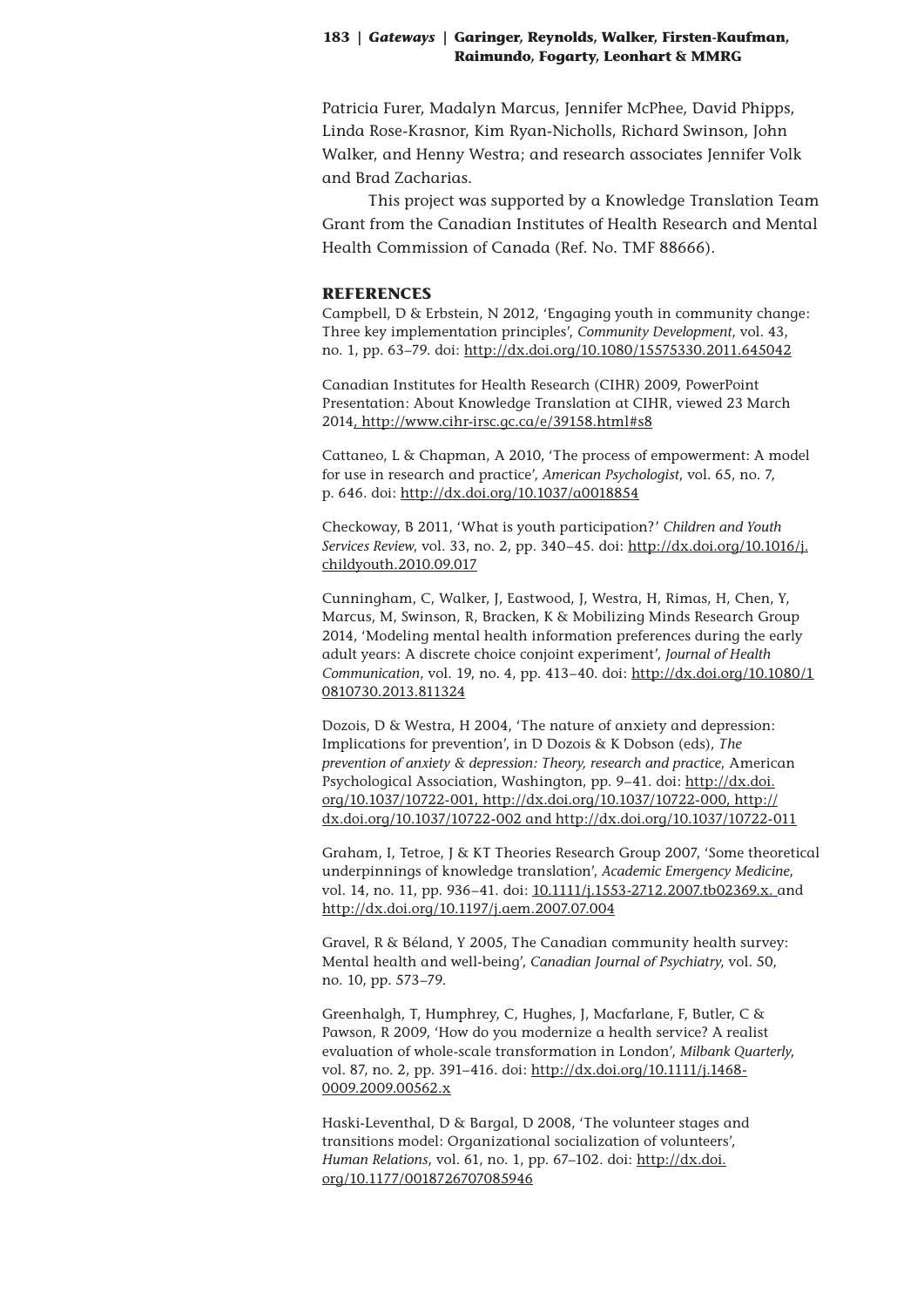Jorm, A, Korten, A, Jacomb, P, Christensen, H, Rodgers, B & Pollitt, P 1997, ' Mental health literacy: A survey of the public's ability to recognize mental disorders and their beliefs about the effectiveness of treatment', *The Medical Journal of Australia*, vol. 166, no. 4, pp. 182–86. doi: http:// dx.doi.org/10.1192/bjp.177.5.396

Kessler, R 2007, 'The global burden of anxiety and mood disorders: Putting the European study of the epidemiology of mental disorders (ESEMeD) findings into perspective', *Journal of Clinical Psychiatry*, vol. 68, no. 2, pp. 10–19.

Kessler, R, Berglund, P, Demler, O, Jin, R, Merikangas, K & Walters, E 2005, 'Lifetime prevalence and age-of-onset distributions of DSM-IV disorders in the national comorbidity survey replication', *Archives of General Psychiatry*, vol. 62, no. 6, pp. 593–602. doi: http://dx.doi.org/10.1001/ archpsyc.62.6.593

Kothari, A & Wathen, C 2013, 'A critical second look at integrated knowledge translation', *Health Policy*, vol. 109, no. 2, pp. 187–91. doi: http://dx.doi.org/10.1016/j.healthpol.2012.11.004

Larson, R, Walker, K & Pearce, N 2005, 'A comparison of youth driven and adult driven youth programs: Balancing inputs from youth and adults', *Journal of Community Psychology*, vol. 33, no. 1, pp. 57–74. doi: http://dx.doi. org/10.1002/jcop.20035

Marcus, M, Westra, H & Mobilizing Minds Research Group 2012, 'Mental health literacy in Canadian young adults: Results of a national survey', *Canadian Journal of Community Mental Health*, vol. 31, no. 1, pp. 1–15. doi: http://dx.doi.org/10.7870/cjcmh-2012-0002

McLean, R, Graham, I, Bosompra, K, Choudhry, Y, Coen, S, MacLeod, M, Manuel, C, McCarthy, R, Mota, A, Peckham, D, Tetroe, J & Tucker, J 2012, 'Understanding the performance and impact of public knowledge translation funding interventions: Protocol for an evaluation of Canadian Institutes of Health Research knowledge translation funding programs', *Implementation Science*, vol. 7, no. 1, p. 57. doi: http://dx.doi. org/10.1186/1748-5908-7-57

Moreno, F & Delgado, P 2000, 'Living with anxiety disorders: As good as it gets?' *Journal of Anxiety Disorders*, vol. 64, no. 3, pp. A4–A21.

Nielsen, J 2003, 'Usability 101: Introduction to usability', viewed 12 March 2016, www.nngroup.com/articles/usability-101-introduction-to-usability/

Nunes, M, Walker, J, Syed, T, De Jong, M, Stewart, D, Provencher, M, Swinson, R, Ferarri, J & Furer, P 2014, 'A national survey of student extended health insurance programs in postsecondary institutions in Canada: Limited support for students with mental health problems', *Canadian Psychology*, vol. 55, no. 2, p. 101. doi: http://dx.doi. org/10.1037/a0036476

Pancer, S, Rose-Krasnor, L & Loiselle, L 2002, 'Youth conferences as a context for engagement', *New Directions for Youth Development*, vol. 2002, no. 96, pp. 47–64. doi: http://dx.doi.org/10.1002/yd.26

Ryan-Nicholls, K, Furer, P, Walker, J, Reynolds, K & Mobilizing Minds Research Group 2010, 'Young adults considering help for anxiety or depression: What do focus groups tell us?' oral presentation at the Canadian Psychological Association Conference, Winnipeg, Manitoba.

Sareen, J, Cox, B, Afifi, T, Clara, I & Yu, B 2005, 'Perceived need for mental health treatment in a nationally representative Canadian sample', *Canadian Journal of Psychiatry*, vol. 50, no. 10, pp. 643–51.